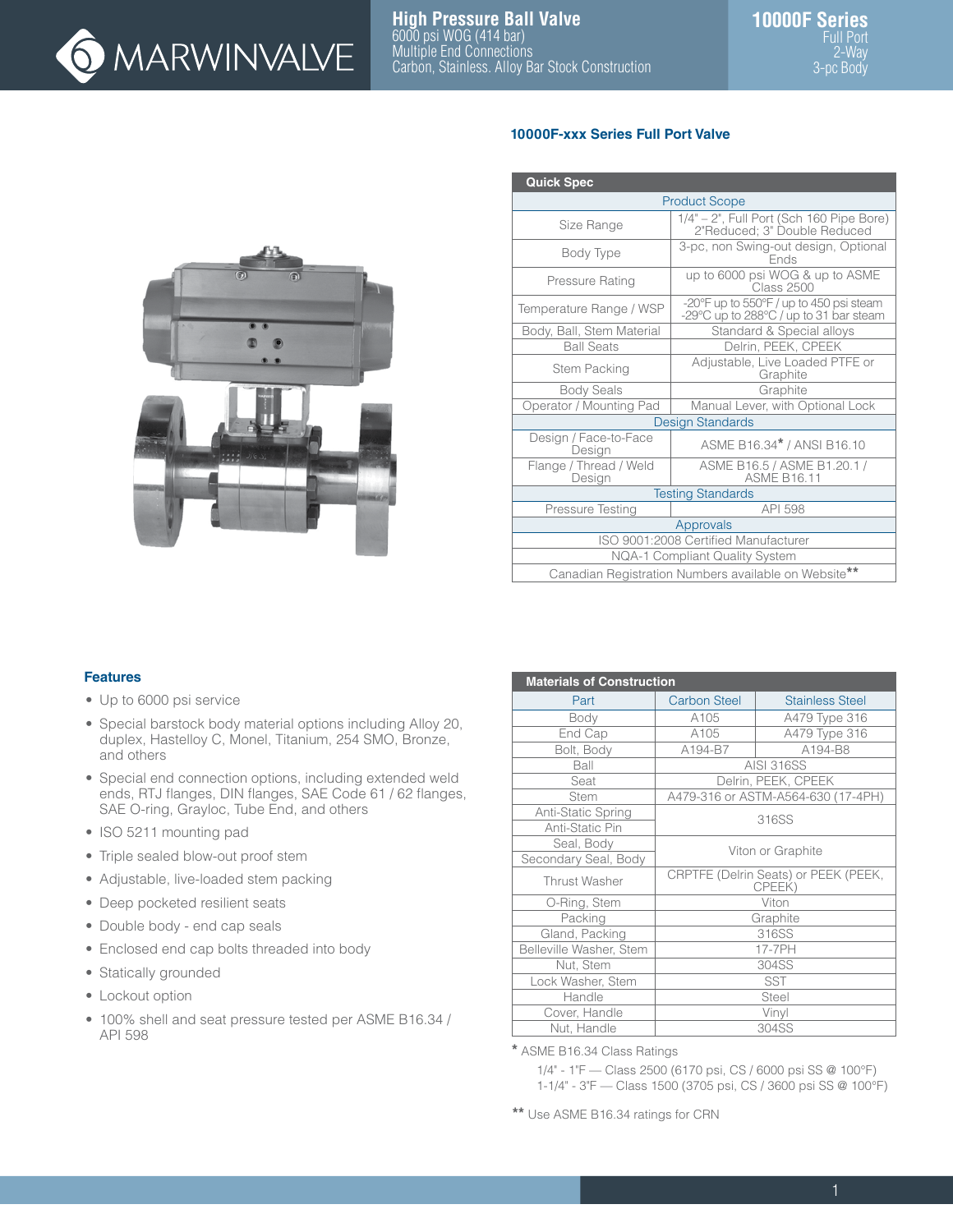

## **Key Features**



ART 1124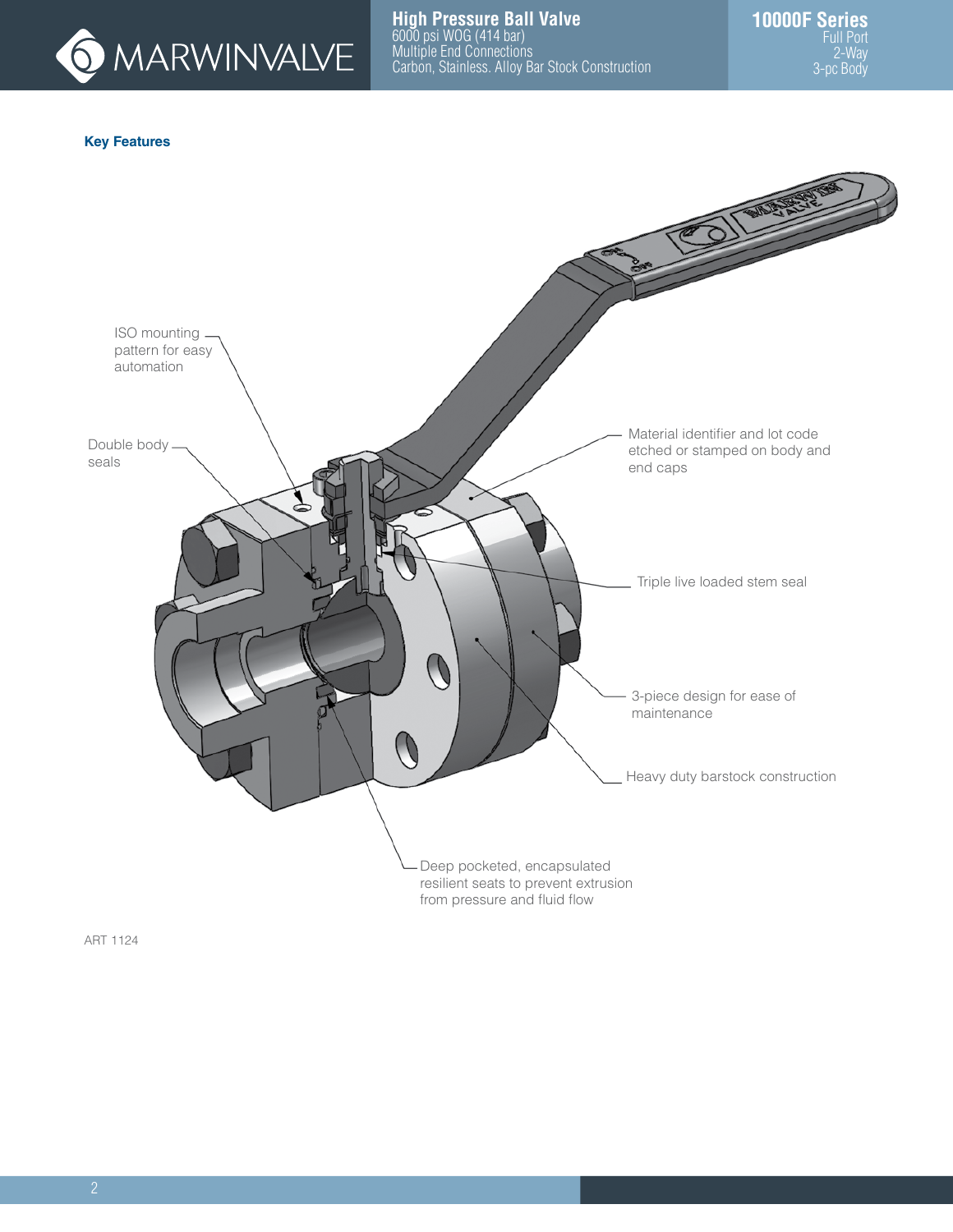

### **Pressure / Temperature Limits**



Delrin: Acetal Homopolymer – Delrin is a thermoplastic with high mechanical strength and stiffness, good dimensional stability, low friction, and good wear and abrasion resistance. It is used for higher pressure at moderate temperatures over a limited range of chemical applications. (Creamy white, -20°F to +180°F)



C-PEEK: 25% Carbon Filled PEEK – Carbon reinforced PEEK provides the maximum compressive strength, stiffness, and wear resistance available. It extends the useable upper temperature compared to unfilled PEEK. (Black, -70°F to +600°F)



PEEK: PolyEtherEtherKeytone – PEEK is a high performance thermoplastic with excellent mechanical properties and chemical resistance. It is available FDA/USDA approved. It is used where higher pressures and temperatures are required. (Tan, -70°F to +550°F)

B16.34 / CRN (Body) Ratings: 1/4" - 1: Class 2500 3/4" -3": Class 1500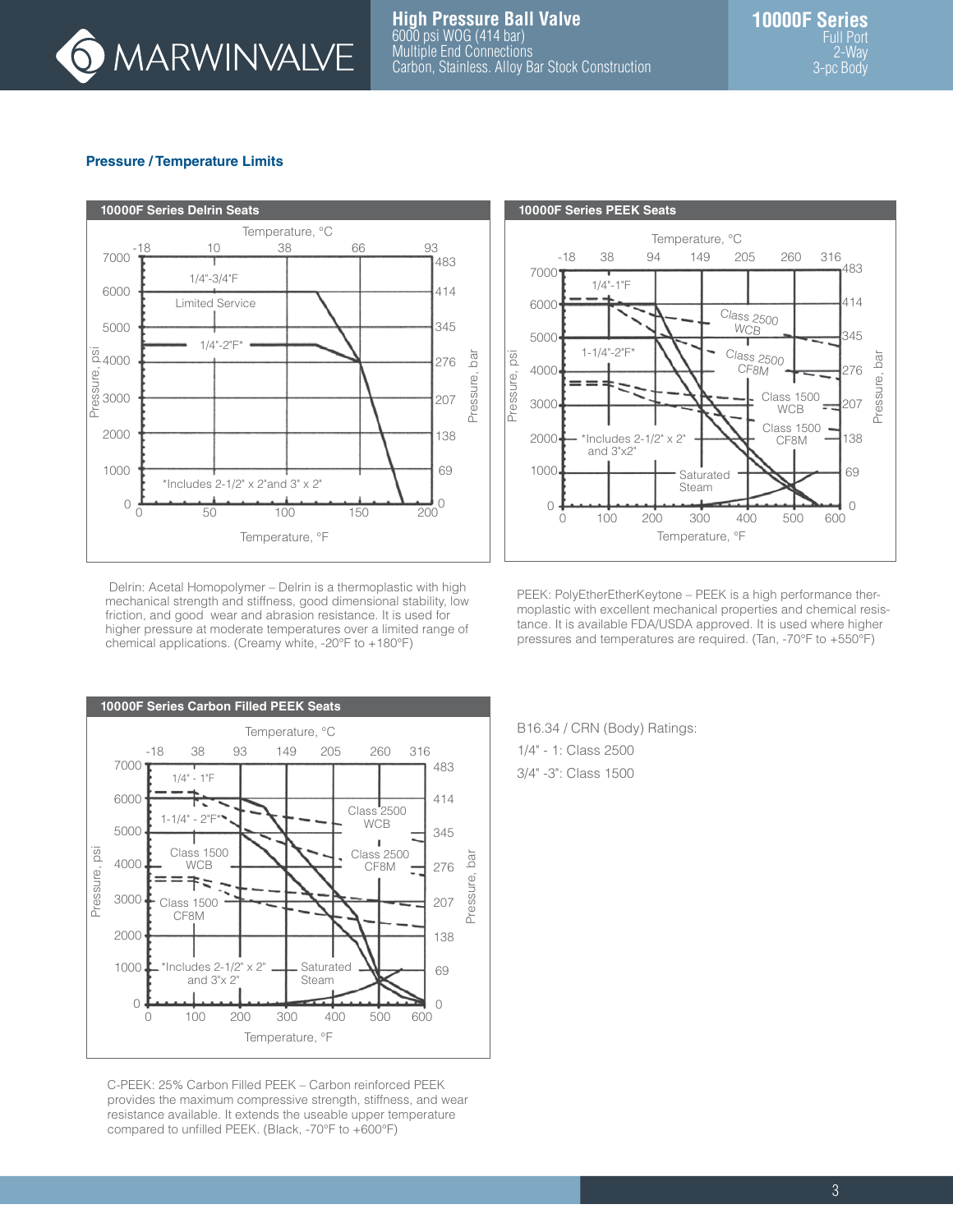



#### **Threaded Ends**

| <b>Dimensions, Inches</b> |                          |                   |      |      |     |             |  |  |  |
|---------------------------|--------------------------|-------------------|------|------|-----|-------------|--|--|--|
| <b>Valve Size</b>         |                          | <b>Dimensions</b> |      |      |     |             |  |  |  |
|                           | $\overline{\mathcal{A}}$ | B                 | C    | ØD   | E   | Weight, Ibs |  |  |  |
| 1/4"                      | 4.35                     | 3.4               | 7.6  | 0.44 | 3.2 | 6.6         |  |  |  |
| 3/8"                      | 4.35                     | 3.4               | 7.6  | 0.44 | 3.2 | 6.6         |  |  |  |
| $1/2$ "                   | 4.35                     | 3.4               | 7.6  | 0.44 | 3.2 | 6.6         |  |  |  |
| 3/4"                      | 4.75                     | 3.8               | 7.6  | 0.61 | 3.9 | 11.1        |  |  |  |
| $-11$                     | 5.50                     | 4.5               | 8.9  | 0.83 | 4.4 | 14.3        |  |  |  |
| $1 - 1/4"$                | 6.70                     | 5.5               | 13.8 | .35  | 5.3 | 29.8        |  |  |  |
| $1 - 1/2$ "               | 6.70                     | 5.50              | 13.8 | .35  | 5.3 | 29.8        |  |  |  |
| $\bigcap$                 | 7.87                     | 5.9               | 13.8 | .69  | 5.9 | 38.9        |  |  |  |
| 3"                        | 15.00                    | 5.9               | 13.8 | .69  | 5.9 | 58.3        |  |  |  |

| <b>Dimensions, Metric</b> |                         |     |                   |      |     |             |
|---------------------------|-------------------------|-----|-------------------|------|-----|-------------|
| <b>Valve Size</b>         |                         |     | <b>Dimensions</b> |      |     |             |
|                           | $\overline{\mathsf{A}}$ | B   | U                 | ØD   |     | Weight, kgs |
| DN8                       | 110,5                   | 85  | 193               | 11,2 | 80  | 3,0         |
| <b>DN12</b>               | 110,5                   | 85  | 193               | 11,2 | 80  | 3,0         |
| <b>DN15</b>               | 110,5                   | 85  | 193               | 11,2 | 80  | 3,0         |
| <b>DN20</b>               | 120,7                   | 96  | 193               | 15,1 | 98  | 5,0         |
| <b>DN25</b>               | 139,7                   | 113 | 225               | 21,1 | 110 | 6,5         |
| <b>DN32</b>               | 170,2                   | 140 | 349               | 34,3 | 135 | 13,5        |
| <b>DN40</b>               | 170,2                   | 140 | 349               | 34,3 | 135 | 13,5        |
| <b>DN50</b>               | 199.9                   | 150 | 349               | 42,9 | 150 | 17.6        |
| <b>DN80</b>               | 381,0                   | 150 | 349               | 42,9 | 150 | 26,4        |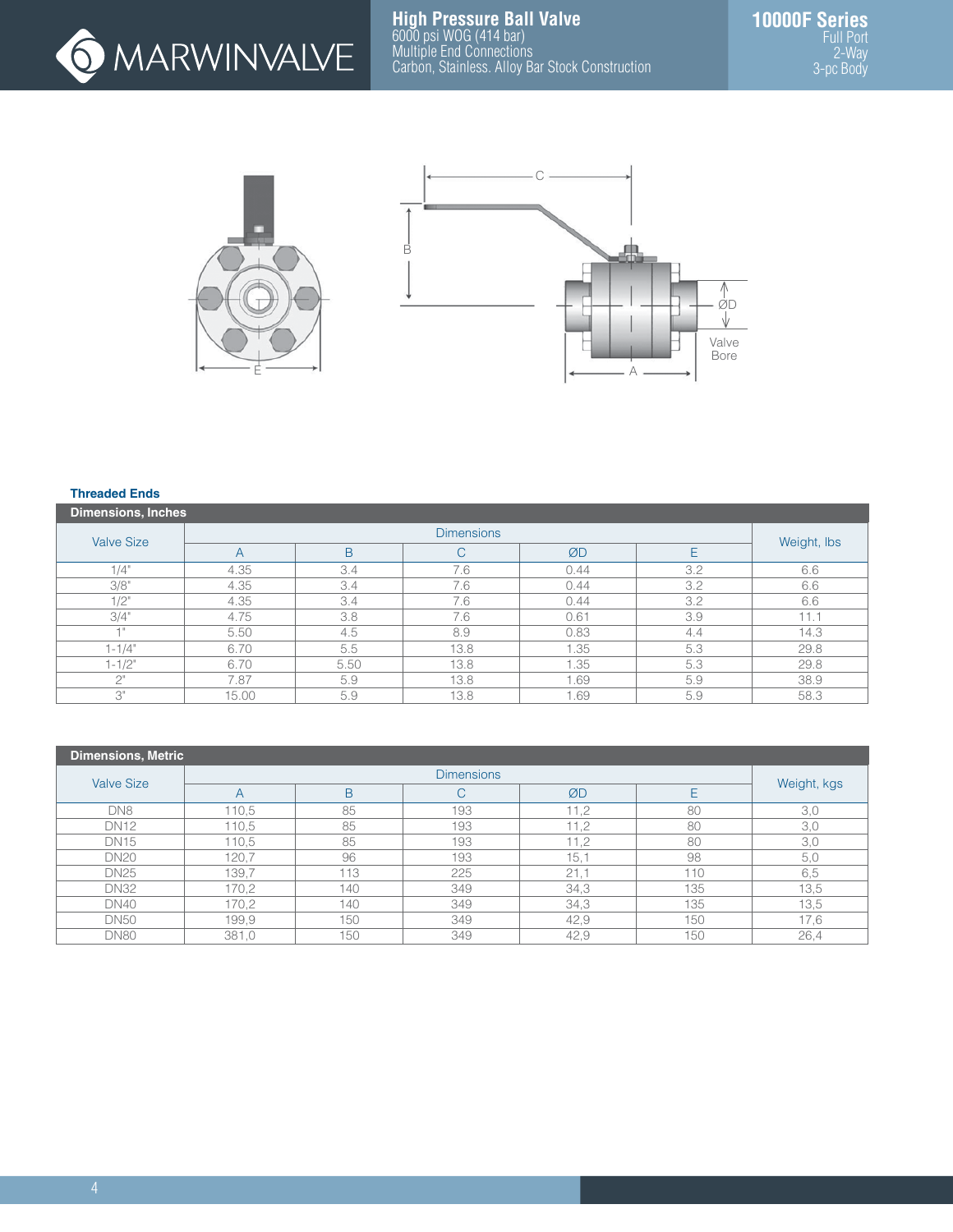



End-to-end complies with ANSI B16.10 Class 600 except 1/4" and 3/8" use 1/2" length.

Port matches Sch. 160 pipe I.D.

#### **Extended Butt Weld and Socket Weld Ends**

| Dimensions, Inches |       |     |              |      |             |
|--------------------|-------|-----|--------------|------|-------------|
|                    |       |     |              |      |             |
| <b>Valve Size</b>  | A     | B   | $\mathsf{C}$ | ØD   | Weight, Ibs |
| 1/4"               | 6.50  | 3.4 | 7.6          | 0.44 |             |
| 3/8"               | 6.50  | 3.4 | 7.6          | 0.44 |             |
| 1/2"               | 6.50  | 3.4 | 7.6          | 0.44 |             |
| 3/4"               | 7.50  | 3.8 | 7.6          | 0.61 | 14          |
|                    | 8.50  | 4.5 | 8.9          | 0.83 | $+7$        |
| $1 - 1/4"$         | 9.00  | 5.5 | 13.8         | 1.35 | 37          |
| $1 - 1/2"$         | 9.50  | 5.5 | 13.8         | 1.35 | 37          |
| $\bigcap$          | 11.50 | 5.9 | 13.8         | 1.69 | 44.7        |
| З"                 | 15.00 | 5.9 | 13.8         | 1.69 | 57.9        |

| Dimensions, Metric |       |     |                   |      |             |
|--------------------|-------|-----|-------------------|------|-------------|
| <b>Valve Size</b>  |       |     | <b>Dimensions</b> |      |             |
|                    | A     | B   | ◡                 | ØD   | Weight, kgs |
| DN8                | 165,1 | 85  | 193               | 11,2 | 3,6         |
| <b>DN12</b>        | 165,1 | 85  | 193               | 11,2 | 3,6         |
| <b>DN15</b>        | 165,1 | 85  | 193               | 11,2 | 3,6         |
| <b>DN20</b>        | 190,5 | 96  | 193               | 15,5 | 6,4         |
| <b>DN25</b>        | 215,9 | 113 | 225               | 21,1 | 7.7         |
| <b>DN32</b>        | 228,6 | 140 | 349               | 34,3 | 16,8        |
| <b>DN40</b>        | 241,3 | 140 | 349               | 34,3 | 16,8        |
| <b>DN50</b>        | 292,1 | 150 | 349               | 42,9 | 20,3        |
| <b>DN80</b>        | 381,0 | 150 | 349               | 42,9 | 26,3        |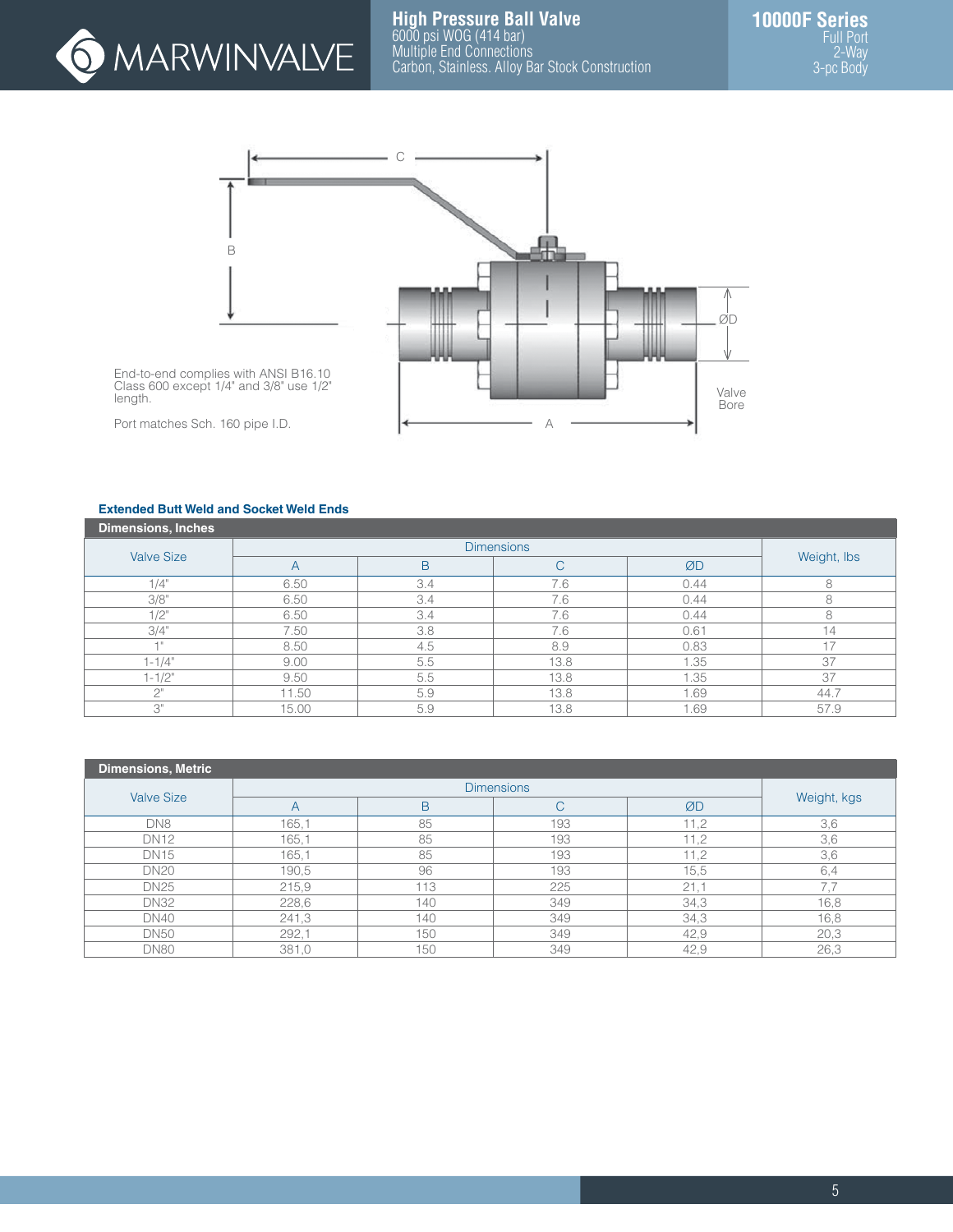



1/2" and 3/4" face-to-face use ANSI B16.10 Class 1500 Globe Valve long pattern; there are no Class 900 or 1500 B16.10 ball valve lengths. 1" to 2" use Class 900 ball valve length; there are no Class 1500 B16.10 ball valve lengths.

### **Flanged Ends (Raised Face, ANSI 900 or 1500)**

| <b>Dimensions, Inches</b> |       |     |                   |      |             |
|---------------------------|-------|-----|-------------------|------|-------------|
| <b>Valve Size</b>         |       |     | <b>Dimensions</b> |      |             |
|                           | A     | B   | C                 | ØD   | Weight, Ibs |
| 1/2"                      | 8.50  | 3.4 | 7.6               | 0.44 | 16          |
| 3/4"                      | 9.00  | 3.8 | 7.6               | 0.61 | 20          |
| $-1$ H                    | 10.00 | 4.5 | 8.9               | 0.83 | 27          |
| $1 - 1/4$ "               | 11.0  | 5.5 | 13.8              | 1.35 | 49          |
| $1 - 1/2"$                | 12.00 | 5.5 | 13.8              | 1.35 | 51          |
| $\bigcap$                 | 14.50 | 5.9 | 13.8              | 1.69 | 94          |
| 3''(900)                  | 15.00 | 5.9 | 13.8              | 1.69 | 105         |
| 3" (1500)                 | 18.50 | 5.9 | 13.8              | .69  | 146         |

| <b>Dimensions, Metric</b> |       |     |                   |      |             |  |  |  |
|---------------------------|-------|-----|-------------------|------|-------------|--|--|--|
| <b>Valve Size</b>         |       |     | <b>Dimensions</b> |      |             |  |  |  |
|                           |       | B   | ◡                 | ØD   | Weight, kgs |  |  |  |
| <b>DN15</b>               | 215,9 | 85  | 193               | 11,2 | 7.3         |  |  |  |
| <b>DN20</b>               | 228,6 | 95  | 193               | 15,5 | 9,          |  |  |  |
| <b>DN25</b>               | 254,0 | 113 | 225               | 21,1 | 12,2        |  |  |  |
| <b>DN32</b>               | 279,4 | 140 | 349               | 34,3 | 22,2        |  |  |  |
| <b>DN40</b>               | 304,8 | 140 | 349               | 34,3 | 23,1        |  |  |  |
| <b>DN50</b>               | 368,3 | 150 | 349               | 42,9 | 42,6        |  |  |  |
| DN80 (900)                | 381,0 | 150 | 349               | 42,9 | 47,6        |  |  |  |
| DN80 (1500)               | 469,9 | 150 | 349               | 42,9 | 66,2        |  |  |  |

For actuator mounting dimensions, see drawing 28-10800.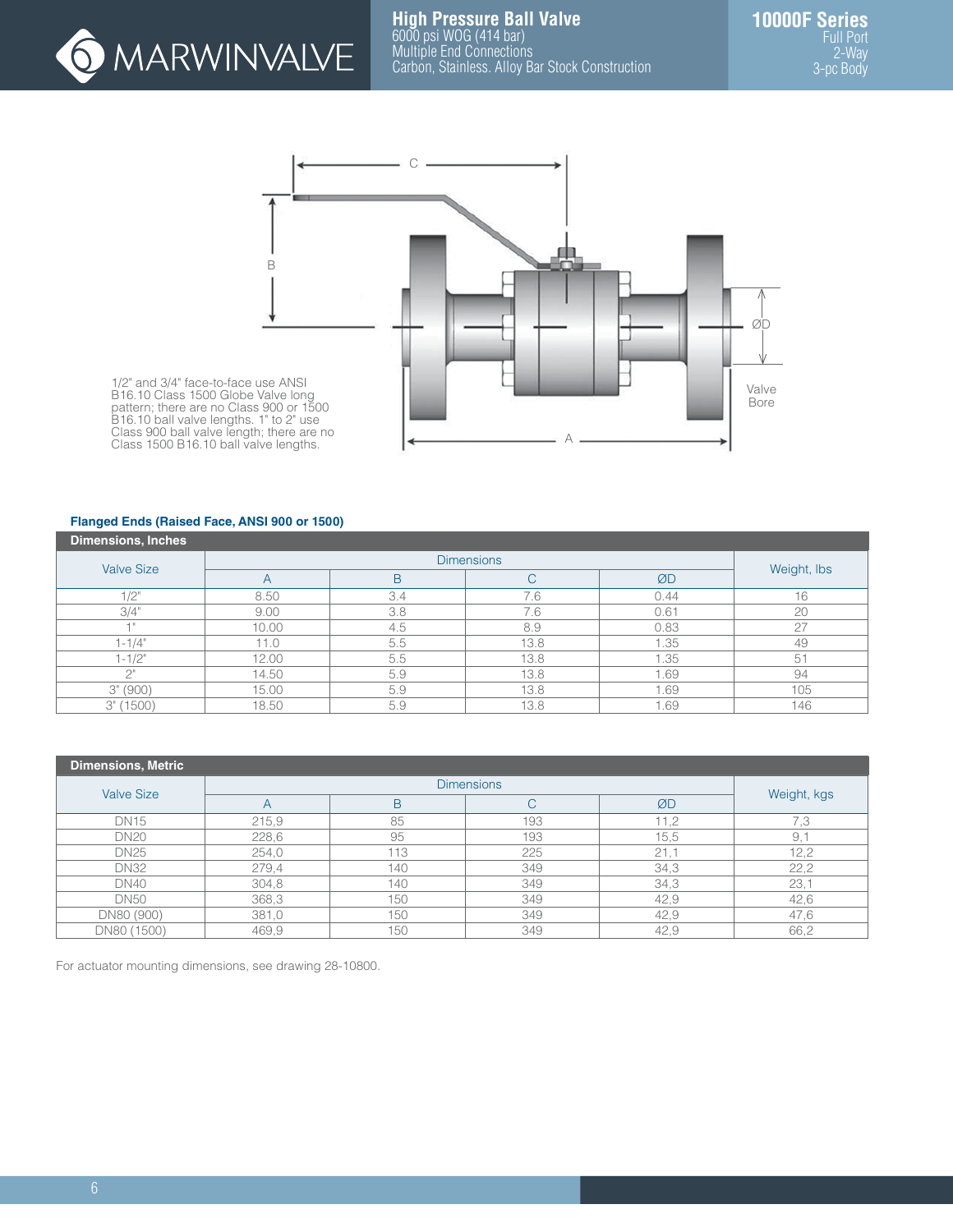

# **10000F Series Top Mounting Dimensions**









#### ART1123

| <b>Dimensions, Inches</b> |       |      |            |            |                  |       |       |      |      |
|---------------------------|-------|------|------------|------------|------------------|-------|-------|------|------|
| <b>Size</b>               |       | B    | $C$ (B.C.) | D (Thread) | Mtg. Pattern     | G     | ØK    |      | M    |
| 1/2"                      | 0.470 | .110 |            | 10-24UNC   |                  | 0.294 | 0.467 | 0.45 | 0.35 |
| 3/4"                      | .168  | .168 | Ø1.65      | 10-24UNC   | F <sub>04</sub>  | 0.294 | 0.467 | 0.51 | 0.46 |
|                           | .168  | .168 | Ø1.65      | 10-24UNC   | F <sub>04</sub>  | 0.351 | 0.587 | 0.76 | 0.73 |
| $1 - 1/4" - 1 - 1/2"$     | .952  | .952 | Ø2.76      | 5/16-18UNC | F <sub>0</sub> 7 | 0.628 | 0.860 | .30  | 0.61 |
| $\bigcap$                 | .952  | .952 | Ø2.76      | 5/16-18UNC | F <sub>0</sub> 7 | 0.628 | 0.860 | .23  | 0.63 |

| Dimensions, Metric |       |       |                          |            |                          |       |       |      |      |
|--------------------|-------|-------|--------------------------|------------|--------------------------|-------|-------|------|------|
| <b>Size</b>        | A     | B     | C (B.C.)                 | D (Thread) | Mtg. Pattern             | G     | ØK    |      | M    |
| <b>DN15</b>        | 11.93 | 28.19 | $\overline{\phantom{a}}$ | 10-24UNC   | $\overline{\phantom{a}}$ | 7.47  | 11.86 | 11.4 | 8,9  |
| <b>DN20</b>        | 29.67 | 29.67 | Ø42                      | 10-24UNC   | F <sub>04</sub>          | 7.47  | 11.86 | 13.0 | 11.7 |
| <b>DN25</b>        | 29.67 | 29.67 | Ø42                      | 10-24UNC   | F <sub>04</sub>          | 8.52  | 14.91 | 19.3 | 18,5 |
| DN32 - DN40        | 49.58 | 49.58 | Ø70                      | 5/16-18UNC | F <sub>0</sub> 7         | 15.95 | 21.84 | 33,0 | 15,5 |
| <b>DN50</b>        | 49.58 | 49.58 | Ø40                      | 5/16-18UNC | F <sub>0</sub> 7         | 15.95 | 21.84 | 31,2 | 16,0 |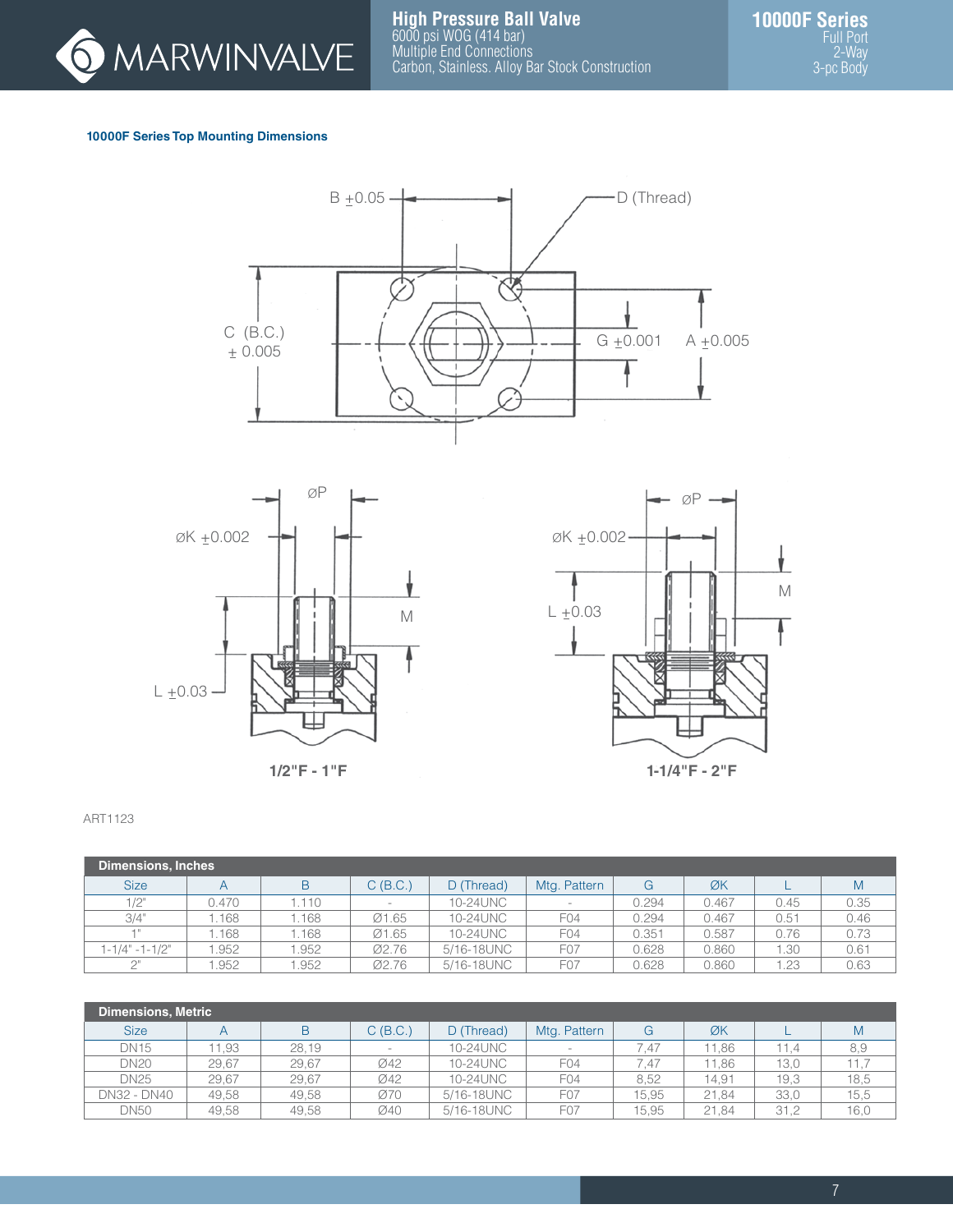

# **Operating Torque & Flow Coefficient (Customary)**

| . .                                |          | Operating Torque, in-Ib |          |               |          |               |                  |  |  |  |  |  |
|------------------------------------|----------|-------------------------|----------|---------------|----------|---------------|------------------|--|--|--|--|--|
| <b>Valve Size</b><br><b>Inches</b> |          | <b>Delrin</b>           |          | <b>PEEK</b>   |          | <b>CPEEK</b>  | Flow Coefficient |  |  |  |  |  |
|                                    | Pressure | Torque                  | Pressure | <b>Torque</b> | Pressure | <b>Torque</b> | СV               |  |  |  |  |  |
| $1/4$ ", $3/8$ "                   | 4500     | 156                     | 6000     | 270           | 6000     | 338           | 8                |  |  |  |  |  |
| 1/2"                               | 4500     | 156                     | 6000     | 270           | 6000     | 338           | 8                |  |  |  |  |  |
| 3/4"                               | 4500     | 220                     | 6000     | 600           | 6000     | 750           | 8                |  |  |  |  |  |
| -4 11                              | 4500     | 320                     | 6000     | 720           | 6000     | 900           | 25               |  |  |  |  |  |
| $1 - 1/4"$                         | 4500     | 640                     | 5000     | 2370          | 5000     | 2963          | 34               |  |  |  |  |  |
| $1 - 1/2"$                         | 4500     | 640                     | 5000     | 2370          | 5000     | 2963          | 100              |  |  |  |  |  |
| $\bigcap$                          | 4500     | 1163                    | 5000     | 5920          | 5000     | 7400          | 180              |  |  |  |  |  |
| $2 - 1/2" \times 2"$               | 4500     | 1163                    | 5000     | 5920          | 5000     | 7400          | 180              |  |  |  |  |  |
| $3" \times 2"$                     | 4500     | 1163                    | 5000     | 5920          | 5000     | 7400          | 700              |  |  |  |  |  |

# **Operating Torque & Flow Coefficient (Metric)**

| ____<br><b>Valve Size</b> |               | Operating Torque, Nm |              |                      |  |  |  |
|---------------------------|---------------|----------------------|--------------|----------------------|--|--|--|
| <b>NPS</b>                | <b>Delrin</b> | <b>PEEK</b>          | <b>CPEEK</b> | Flow Coefficient, Kv |  |  |  |
| DN8, DN12                 | 17,6          | 30,5                 | 38,2         |                      |  |  |  |
| <b>DN15</b>               | 17,6          | 30,5                 | 38,2         |                      |  |  |  |
| <b>DN20</b>               | 24,9          | 67,8                 | 84,7         |                      |  |  |  |
| <b>DN25</b>               | 36,2          | 81,3                 | 102          | 22                   |  |  |  |
| <b>DN32</b>               | 72,3          | 268                  | 335          | 29                   |  |  |  |
| <b>DN40</b>               | 72,3          | 268                  | 335          | 86                   |  |  |  |
| <b>DN50</b>               | 131           | 669                  | 836          | 155                  |  |  |  |
| <b>DN65 x DN50</b>        | 131           | 669                  | 836          | 155                  |  |  |  |
| <b>DN80 x DN50</b>        | 131           | 669                  | 836          | 602                  |  |  |  |

Delrin, PEEK and CPEEK are the most common seat materials. Operating torque given is for maximum CWP seat rating of valve (see pressure-temperature charts). For required torque for actuator sizing, apply service factor of 1.2 for normal operating conditions. More or less torque may be required depending upon operating differential pressure across closed ball, fluid, frequency of operation, etc.

Consult the Marwin Flow Sizing Program for torques at specific differential pressures and additional seat materials. It may be downloaded for free at www.marwinvalve.com

| Model <sup>'</sup> |                          | $\sim$<br>Size |        | <b>Body Mat'l</b> |  | ۔ |  | $\sqrt{2}$<br>-- | - | <b>P</b> 9 |  | $10$   11   12   13   14 | 15 | 16 | 17 <sub>1</sub> | 18 |
|--------------------|--------------------------|----------------|--------|-------------------|--|---|--|------------------|---|------------|--|--------------------------|----|----|-----------------|----|
|                    | $\overline{\phantom{a}}$ |                | $\sim$ |                   |  |   |  |                  |   |            |  |                          |    |    |                 |    |

|        | Model Number       |
|--------|--------------------|
| 10000F | 3 Piece Ball Valve |

|     | <b>Size</b> |
|-----|-------------|
| 025 | $1/4$ "     |
| 038 | 3/8"        |
| 050 | $1/2$ "     |
| 075 | 3/4"        |
| 100 | 1"          |
| 125 | $1 - 1/4"$  |
| 150 | $1 - 1/2"$  |
| 200 | 2"          |

|           | <b>Body Material</b>       |
|-----------|----------------------------|
| CВ        | <b>CS Barstock</b>         |
| <b>SB</b> | <b>SS Barstock</b>         |
| A2        | Alloy 20                   |
| <b>DU</b> | <b>Duplex</b>              |
| HC        | Hastelloy C                |
| <b>HB</b> | <b>Hastelloy B</b>         |
| <b>MN</b> | Monel                      |
| ΤI        | Titanium                   |
| ZZ        | <b>Other Special Alloy</b> |

| 1&2            | <b>End Connections</b>      |
|----------------|-----------------------------|
| PT             | <b>FNPT</b>                 |
| <b>SW</b>      | <b>FSW</b>                  |
| <b>SE</b>      | <b>FSW Extended</b>         |
| F <sub>9</sub> | 900# FE                     |
| F <sub>5</sub> | 1500# FE                    |
| F <sub>2</sub> | 2500# FE                    |
| E <sub>8</sub> | <b>BWE Extended Sch. 80</b> |
| E6             | <b>BWE Extended Sch 160</b> |
| 77             | Non-standard                |